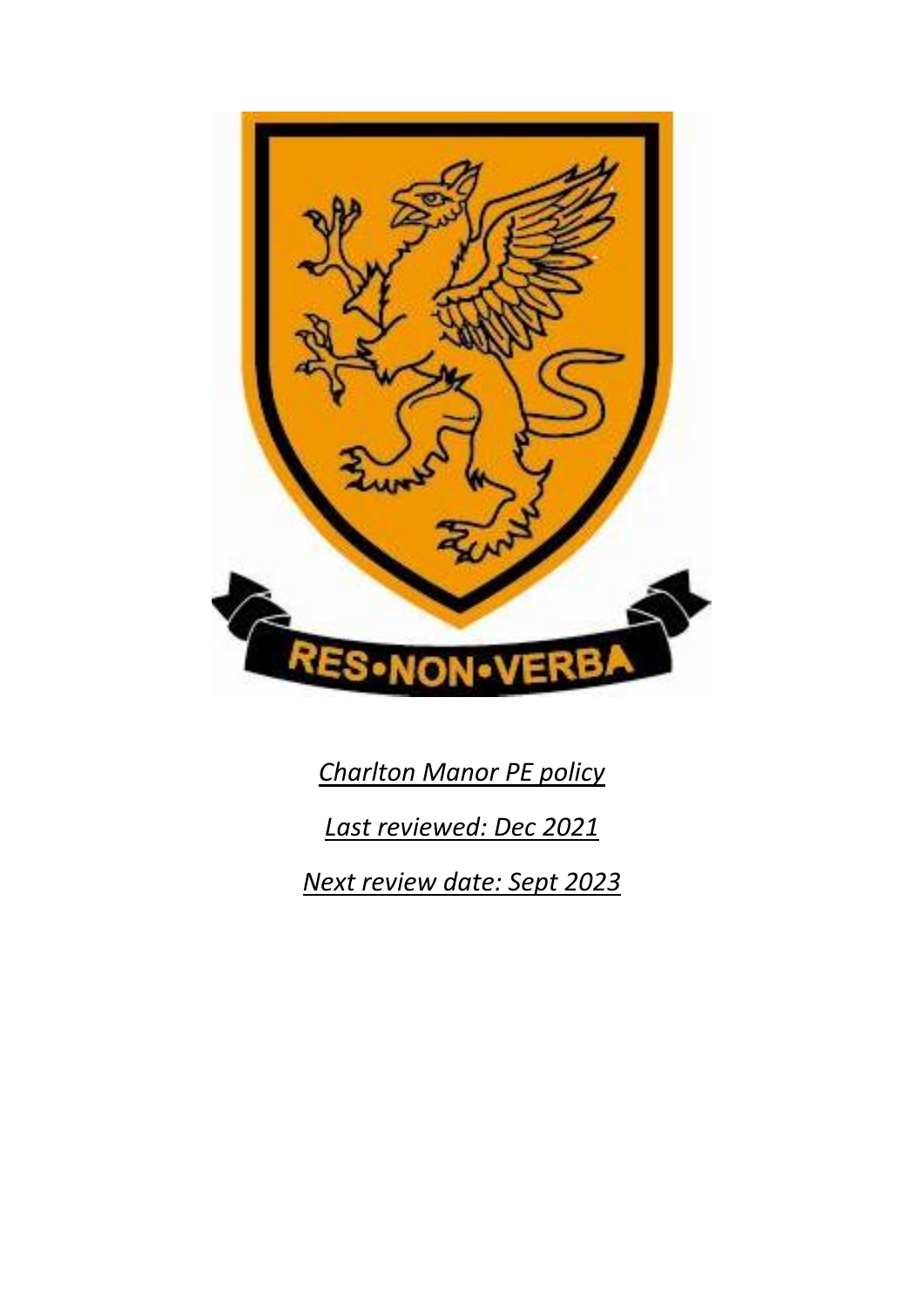# **P.E Policy**

#### **Rationale**

Sedentary living patterns and unhealthy dietary habits are becoming more prevalent in our society and there is strong and consistent evidence that doing regular, moderate-intensity physical activity provides a range of physical, intellectual and emotional benefits for everyone.

It is important that children are given opportunities to participate in a range of enjoyable physical activities and good nutrition habits at an early age so they will be more likely to continue being physically active and make positive health choices throughout the rest of their lives.

We believe that Physical Education is an integral part of the primary curriculum. P.E contributes to the overall education of young people by providing challenges and fulfilment throughout life.

The P.E curriculum encompasses the development of physical skills, knowledge and understanding in:

- Games (including striking and fielding such as Tennis and Cricket)
- **•** Gymnastics
- Dance
- Athletics
- Outdoor Adventurous Activities
- Swimming
- Health Related Exercise/Fitness

#### **Aims**

The aim of this policy is to inform all staff, parents, governors, visitor and pupils how P.E is taught at Charlton Manor

We aim to ensure that all pupils:

- Develop competence to excel in a broad range of physical activities
- are physically active for sustained periods of time
- engage in competitive sports and activities
- lead healthy, active lifestyles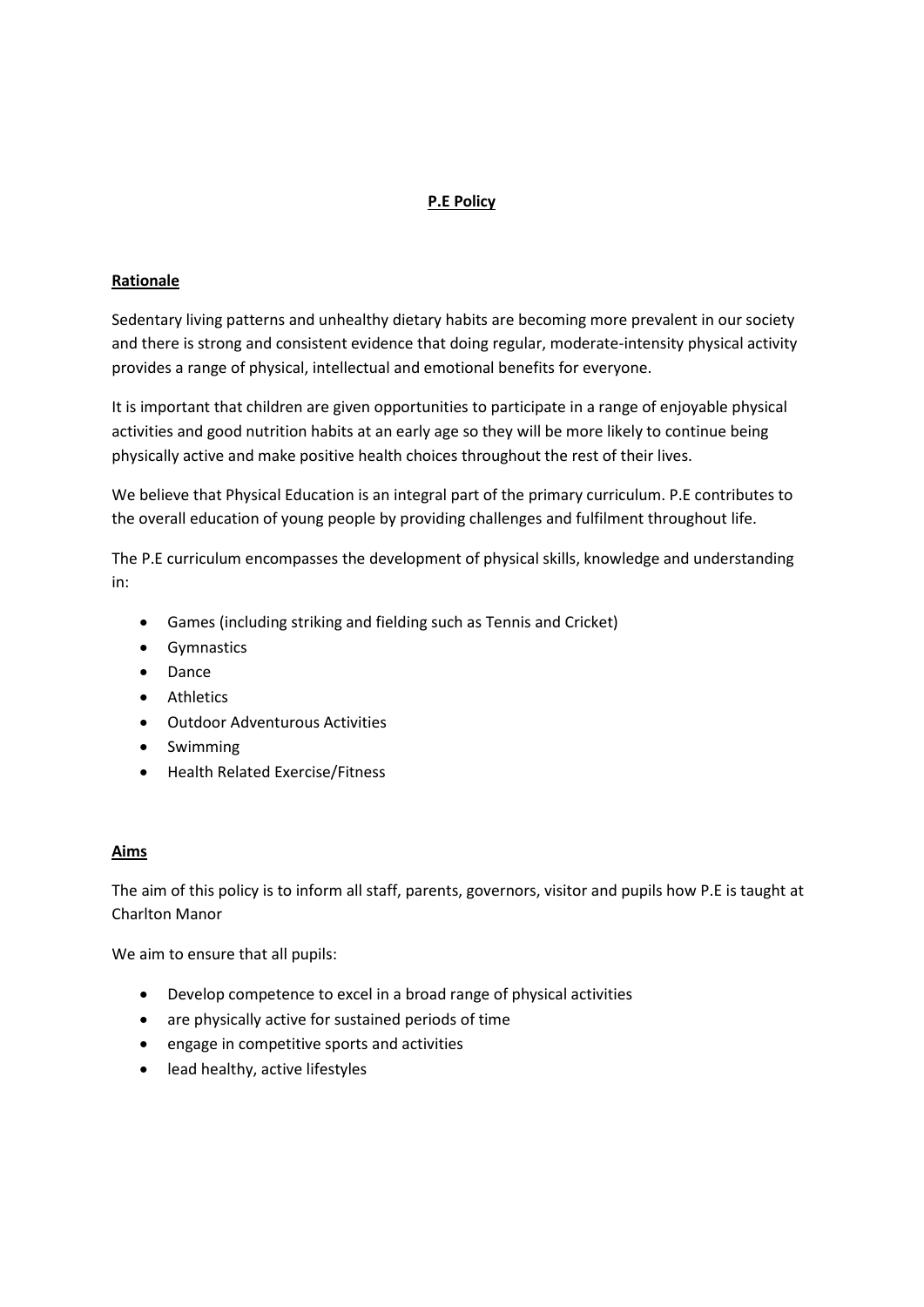### **Attainment Targets**

By the end of each key stage pupils are expected to know, apply and understand the matters, skills and processes specified in the relevant programme of study.

### **Key stage 1**

Pupils should develop fundamental movement skills, become increasingly competent and confident and access a broad range of opportunities to extend their agility, balance and coordination, individually and with others. They should be able to engage in competitive (both against self and others) and cooperative physical activities in a range of increasingly challenging situations.

Pupils should be taught to:

- master basic movements including running, jumping, throwing and catching, as well as developing balance, agility and co-ordination, and begin to apply these in a range of activities
- participate in team games, developing simple tactics for attacking and defending
- perform dances using simple patterns

# **Key stage 2**

Pupils should continue to apply and develop a broader range of skills, learning how to use them in different ways and to link them to make actions and sequences of movement. They should develop an understanding of how to improve in different physical activities and sports and learn how to evaluate and recognise their own success.

Pupils should be taught to:

- Use running, jumping, throwing and catching in isolation and in combination.
- Play competitive games, modified where appropriate [for example badminton, basketball, cricket, hockey, football, netball, rounders and tennis] and apply basic principles for defending and attacking.
- Develop flexibility, strength, technique, control and balance through gymnastics and athletics.
- Perform dances using a range of movement patterns
- Take part in outdoor and adventurous activity challenges both individually and within a team
- Compare their performances with previous ones and demonstrate improvement to achieve their personal best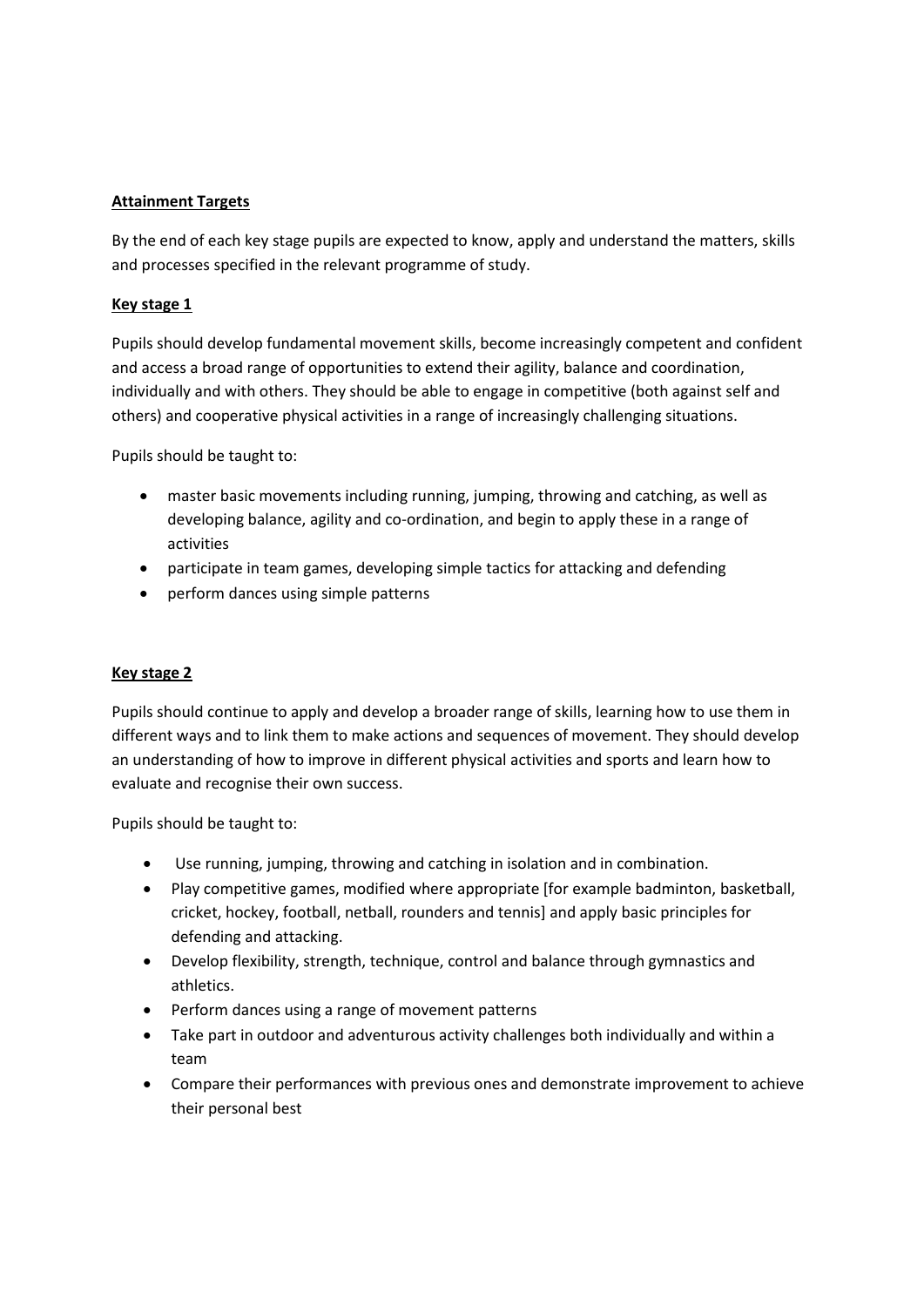### **Swimming and water safety**

Swimming at Charlton Manor is taught throughout KS2. Each class has 2 weeks of intensive swimming lessons during the year whereby they swim for an hour each day for 2 weeks. Children take part in swimming lessons at GLL. Additional swimming lessons are taught during the Spring and Summer terms (Once a fortnight) to year 6 at the Charlton Lido to ensure as many children as possible leave their Primary Education able to meet the National Curriculum requirements for Swimming.

#### **Pupils are taught to:**

- Swim confidently, competently and proficiently over 25 meters.
- Use a range of strokes affectively [for example front crawl, backstroke and breaststroke]

### **Equal Opportunities**

Charlton Manor aims for all children to have equal access to all areas of the PE curriculum irrespective of social and cultural background, gender, sexual orientation, race , differences in ability and disabilities and pupils in different ethnic groups including travellers, refugees and asylum seekers.

### **Inclusion**

We aim to provide a broad and balanced curriculum for all pupils by:

- Providing the opportunity to learn effectively, without interference and disruption
- Providing access to all aspects of the curriculum
- Setting suitable learning challenges
- Responding to pupils diverse learning needs
- Overcoming potential barriers to learning and assessment for individuals and groups of children
- Monitoring the progress and achievement of different groups of children
- Promoting positive feelings and self-worth, high esteem and confidence and mutual respect
- Building on the knowledge and experience of language that each child brings with them

### **Differentiation and special needs**

Differentiation is addressed by task setting. The more able child can be challenged by specific tasks and the less physically able can be encouraged to achieve success by breaking down the task into simple progressive stages. Tasks may also allow for differentiation of outcome. Differentiation can also be achieved through choice and use of appropriate apparatus – for example using a tennis racket instead of a cricket bat.

Pupils with special educational needs participate fully in PE. Individual plans may include specific PE targets. It is believed that children's needs can be met by setting suitable learning challenges,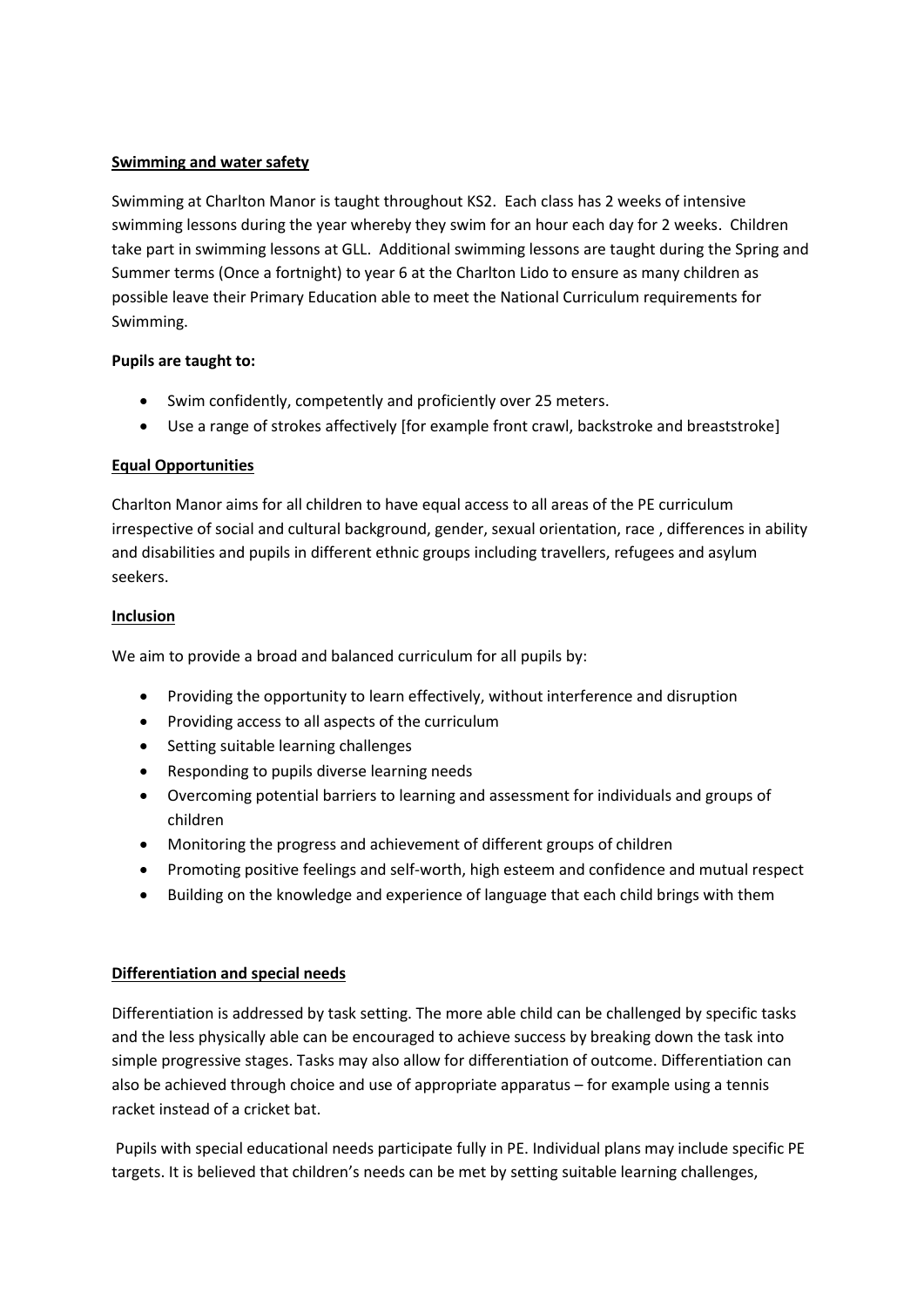responding to pupils diverse needs and attempting to overcome potential barriers to learning. Children who have an adult working with them directly, may be supported by teaching assistants where appropriate.

### **Staffing**

All staff (class teachers) teach 1 lesson per week for their respective class and the P.E coordinator (A qualified P.E teacher) teaches the other lesson.

The PE co-ordinator has the responsibility for completing a PE policy, organising and ordering equipment, making decisions regarding INSET and curriculum mapping and making decisions regarding schemes of work.

#### **Resources**

- 1) The areas available for PE are 2 halls, 2 playgrounds areas, a ball court and an outdoor area in the foundation stage.
- 2) We have fixed and moveable apparatus, benches and mats for gymnastics in both halls.
- 3) We have a sound system in the upstairs hall for dance.
- 4) We have varied equipment for games including footballs, netballs, rugby balls, tennis rackets and balls, basketballs, volley balls and hockey sticks and balls.
- 5) We have equipment for athletics including batons, hurdles and high jump equipment.
- 6) We have a range of playground markings including a netball court, snake, hopscotch and number grid which can all be used for PE

### **Allocation of Time**

All classes have two hours of PE each week, which includes two areas of physical education.

The time allocation for swimming lessons is  $1 \times 1$ hr15mins sessions each week per class.

#### **Non-Participants**

PE is a very important part of children's development and everyone takes part in the lesson unless excused with a note or medical problem from parents and/or medical professionals for longer term injuries/illness. The school provides 3 P.E kits per class for any child who forgets their kit (on the odd occasion) to ensure all children can take part in P.E at all times wherever possible. If children are excused they watch lessons and write/draw the main activities in the lesson to keep up with the progress of the class. If it is appropriate the child is set work to do whilst observing the lesson. They may also work in a coaching and/or refereeing/umpire capacity, particularly in KS2. \*Note due to covid19 the children attend school in their PE kits on their PE days\*

### **Health and Safety**

- 1) Children must wear suitable clothing for PE well fitted shorts and t-shirt and trainers or plimsolls. Staff should wear suitable footwear and clothes, which allow freedom of movement and are suitable for the environment.
- 2) Muslim girls must wear a tight fitting headscarf. Any religious jewellery must be taped.
- 3) All jewellery must be removed for PE lessons. Studded earrings may be taped by the children